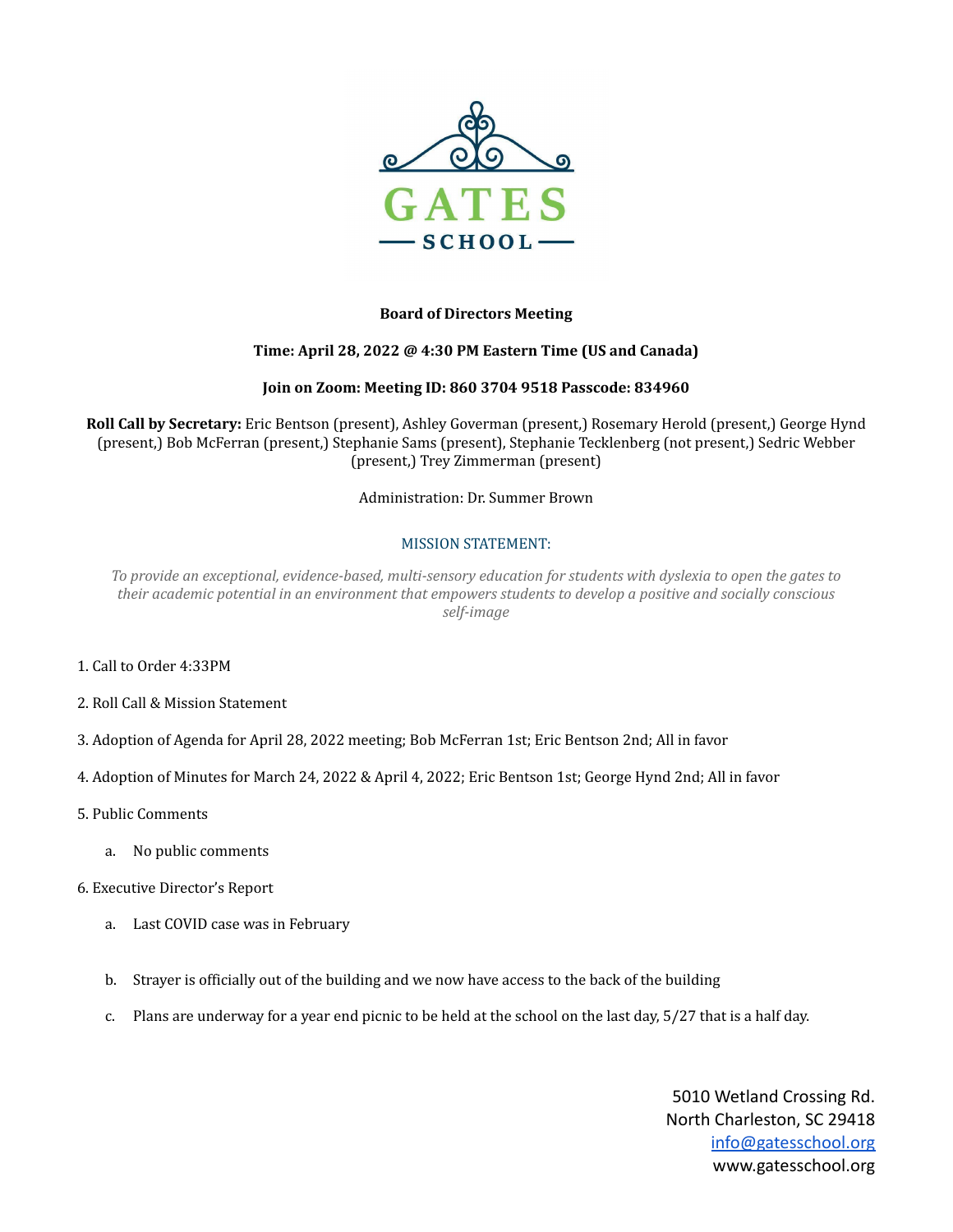

- d. Next week is Teacher/Staff Appreciation Week. The theme is "The Greatest School on Earth."
- e. Gates Family Association has been successful to fill positions and form committees.
- f. Thank you to all the parents that have volunteered.

### 7. Principal's Report

- a. Field state test are on Wednesday
- b. Board members are welcome to visit next week
- c. Testing this week for MAP
- d. Adept observations are complete. We are moving into the student learning objectives with a deadline within about 2 weeks. Only less than 10 makeups needed.
- e. State testing begins May 4th field test. Practice for our students.
- f. SC Ready starts May 10th May 20th. All tests have to be completed during that window. School teachers and staff, along with the technology, are ready to go.
- g. Ms. Walker trained all teachers on Monday for SC Ready
- h. SPED/CAP updates: 2 major deadlines upcoming. 20 IEP meetings left, with more than half already completed by the SPED team. Out of all IEP meetings completed, only 2 have been approved after submittal to the Charter Institute at Erskine. SPED team is awaiting guidance for those not approved. The two Institute-hired SPED consultants have been removed and will no longer be providing guidance to Gates, well before they were originally scheduled to be removed . We will continue working with the SPED consultant that we hired back in December. Her SPED knowledge and previous employment with SCDE is very helpful.
- i. Read to Succeed . The team is working hard on structure and paperwork. The reading summer camp will start on June 6th.
- j. With 5 more weeks of school, there is a lot to squeeze in
- k. Trey asked what is the Institute waiting on from the February issued CAP and if there has been a communication breakdown.
	- i. Dr. Brown stated everything has been on time beyond the one extension request that was denied.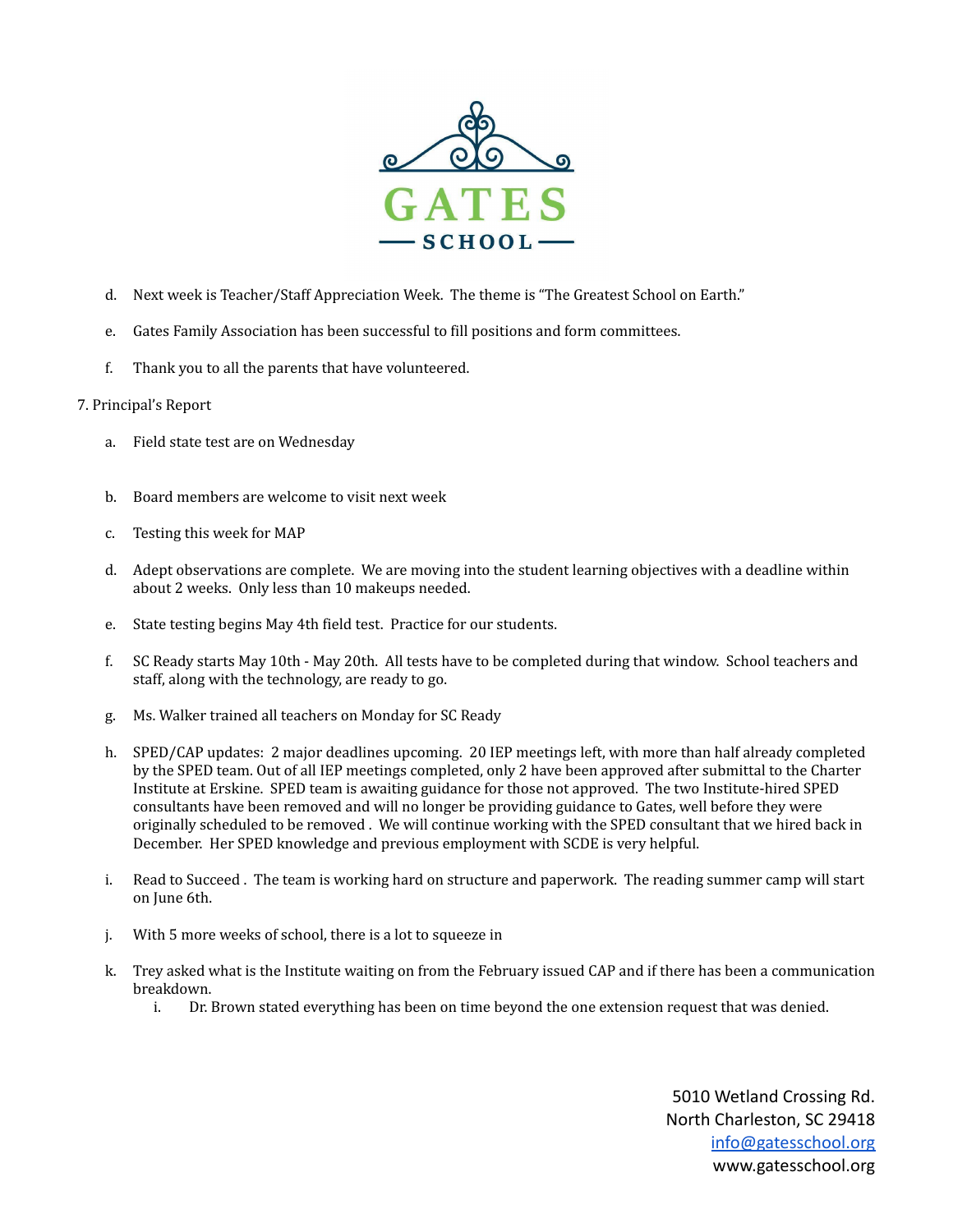

- ii. Are we getting feedback from Erskine? There is a platform the submissions need to be turned into. It will say "pending," "declined," "or need something more?" We must separately email questions. Those are all pending. We are logging all services, but Erskine hasn't approved them and they haven't clarified the issue. We're utilizing the platform, but have not received guidance if something is being done incorrectly. With the previous Erskine Consultants, we are following their guidance and doing things correctly according to them. With the iEP guidance, we have asked for guidance, but gotten only general guidance and were told "ask someone in your building," and they did not clarify. Trying to work out the way Erskine wants it to work certain things without getting actual answers.
- iii. This is the same it's been all year that we get very vague answers instead of specific answers that we are asking for from Erskine.

## 8. Board Chair's Report

- a. Recognize the hard work of the entire staff and teachers with all the testing.
- b. Have received some emails from parents about their children's MAP growth.
- c. Yesterday was Administrative professionals day so recognizing Rachel & Janice for holding down the fort. They are amazing and wear 5 million hats.
- d. Our SPED team is under an enormous amount of pressure and handling everything gracefully and professionally, especially given the circumstances. They are working on the CAP with very little guidance. Erskine consultants were abruptly taken away from us on April 5th after an email was received on April 4th.. Dr. Brown sent an email saying we were disappointed in the removal. Things were going well with them. Consultants were also surprised that they were removed from our building.
- e. Trey asked how long were they slated to be there? We were under the impression they would be there for the rest of the school year. The last deadline was 6/1 and were told they would be there throughout the deadlines.
- f. Erskine said the professional development training was completed so that's why they removed them. It was a plan to get the professional dev done first so they had them for submissions for the rest of the year.
- g. Even with the guidance of the Erskine-hired consultants, there were a lot of denials and edits needed by Erskine.
- h. Michelle Bishop started consulting with us in December. She is now helping more with the exit of Erskine's consultants.
- i. Clarification from Erskine has been asked for many times and the end guidance was to "speak with our SPED consultant that we are paying for ourselves (not Erskine's since they were removed.)" They never gave any guidance about what they expect.
- j. Hearing is set for May 18th. It is a public meeting and we are encouraging our families come. More information to come. It will be in Columbia and understand that is difficult but we would love for as many people to come as we can get.
- k. We are thankful to have such a legal team and working behind the scenes as well.
- l. We know that you are frustrated and upset and please know we are working as hard as we can and will give information as we get it. We will be reaching out to see what else parents can do to help.
- m. Trey & I went to the Alliance conference this week. It was wonderful to see our vendors and see other schools. We got a lot of support from our vendors and other schools. We have many supportive people behind us,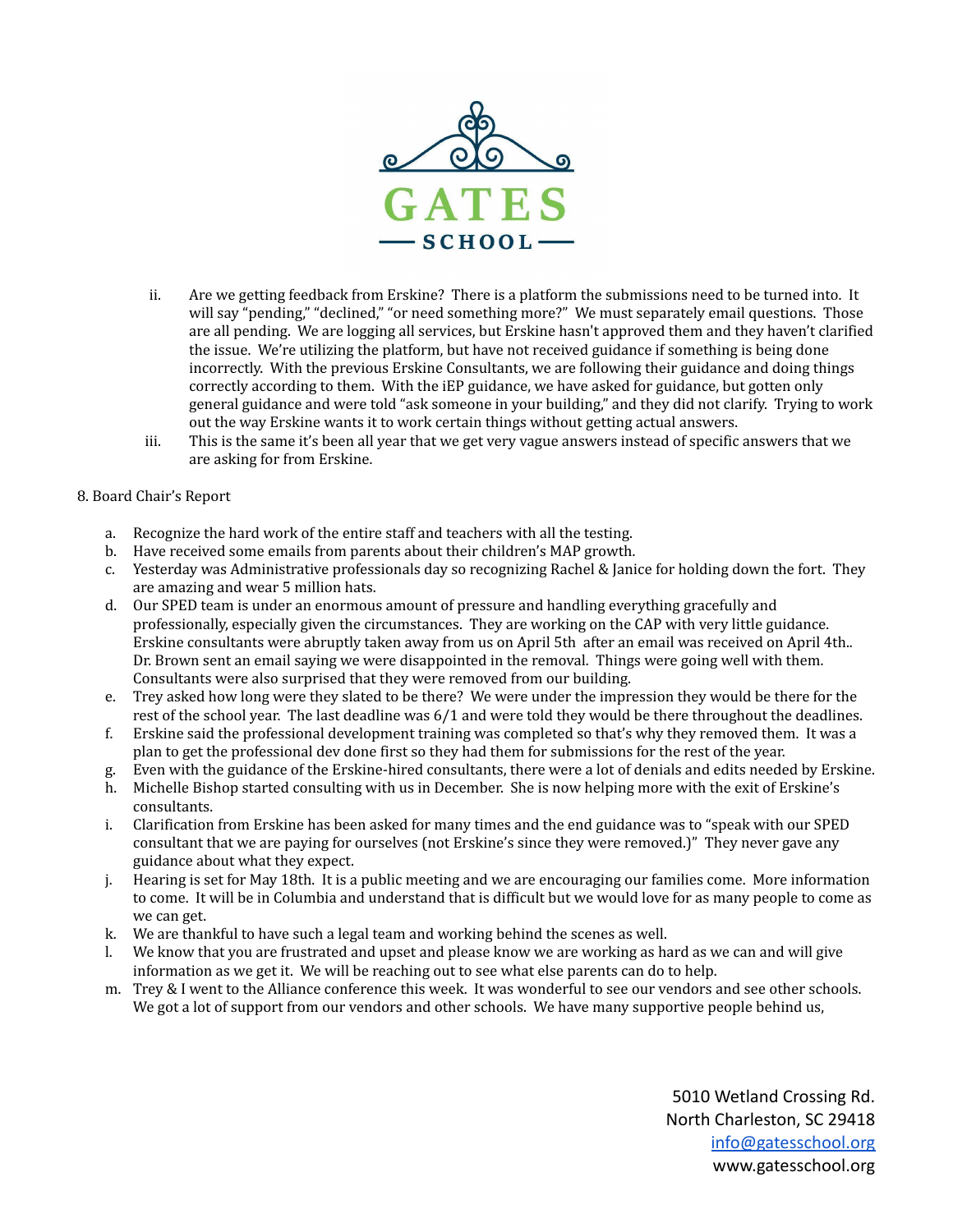

including meeting with our finance team. Thank you to Kevin Mason with the Alliance for the opportunity to attend.

- 9. Treasurer's Report
	- a. Financial Summary attached.

10. Executive Session; Stephanie motions 1st, Sedric 2nds. All in favor. · Legal consultation related to ongoing Charter Institute at Erskine matter

- a. Motion to return to open session Stephanie 1st; Bob 2nd; 5:55pm.
- b. No votes taken in Executive Session
- 11. Action Items from Executive Session
	- a. Motion to allow the Gates Board Chair to sign the The Federal Department of Education Office for Civil Rights complaint. Ashley 1st; George Hynd 2nd. No discussion. Motion passed unanimously by roll call vote.
	- b. Motion to approve the signing and filing of all necessary documents regarding the pleadings for the action to be filed as discussed. Motion by Ashley 1st; Bob McFerran 2nd. No discussion. Motion passed unanimously by roll call vote.

12. Stephanie Sams reiterates that we appreciate the parents' support and love receiving the texts and emails about MAP scores. Please know that we will be in touch with information as soon as we have it and will provide it to parents. Please remember the appeal hearing is May 18th and we would love to have our families attend.

12. Adjourn Stephanie motions at 6:01pm; Sedric 2nd. All in favor.

Minutes submitted by Ashley Goverman.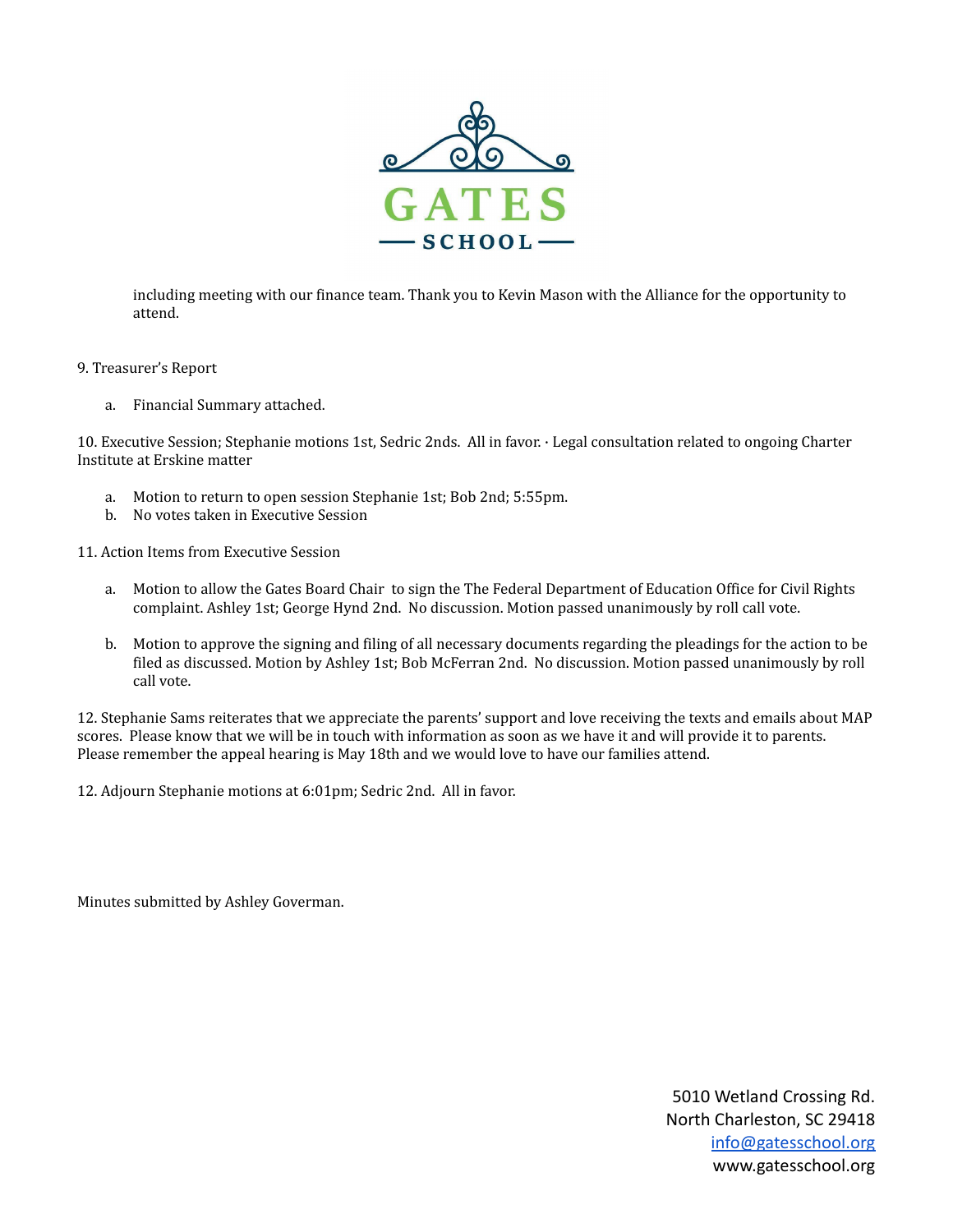# **Gates School Quarter 3 Financial Summary April 28, 2022**

Below is the Gates School Financial Summary for Quarter 3 ending March 31.

## **Revenue & Expenses:**

- Revenue for the second quarter totaled \$362,647. Ordinary Expenses totaled \$362,262. This resulted in a net ordinary gain of \$385.
- Government funding anticipated this calendar year is approximately \$450,000. The majority of this is the Planning and Implementation grant which is a deciding factor for the creation of a school and its operation in the first year. This funding is handled via reimbursements, so the school spends the funds up front out of cash position then submits for reimbursement. This has been approved and reimbursements are being received monthly.
- Secondly, the ESSER 3 government funding is 203k in total. This has been mostly approved, with a remaining piece pending an amendment submitted.
- An additional reimbursement for IDEA was approved which totals 28k and will arrive in the coming weeks.
- School revenue has remained under forecasts due to the enrollment freeze originating October 1, 2021.

# **Balance Sheet**

- Cash in checking/savings accounts totaled \$358,725. Current Assets are \$66,252. Fixed assets which are the building and associated improvements totaled \$4.2 million.
- Current liabilities are comprised of \$72,488 in accounts payable and there is an upcoming bond payment of 190k due June 1.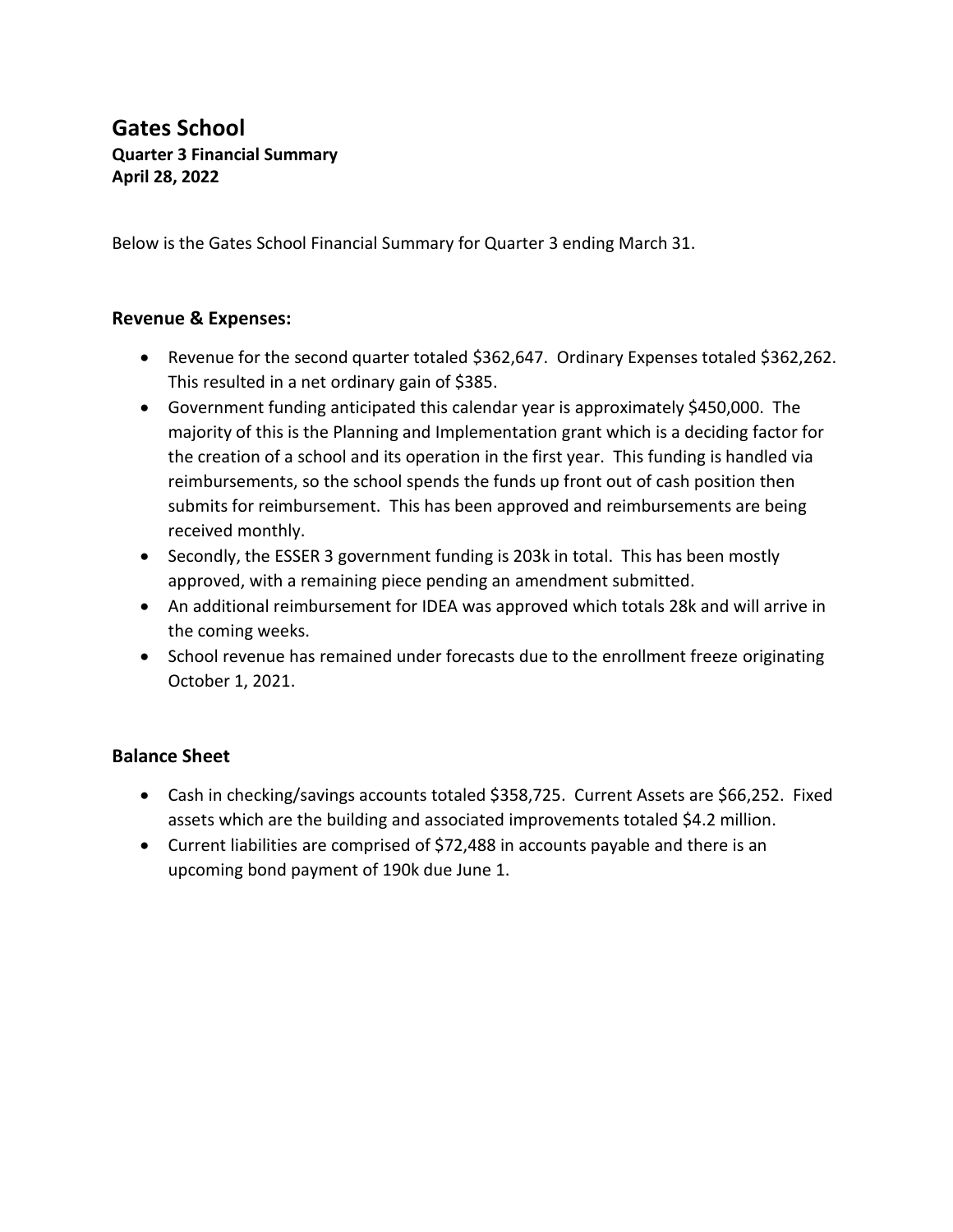# **Gates School Revenue & Expenses 3 rd Quarter Jan - Mar**

 $\blacksquare$ 

|                               | Jan - Mar 22 |
|-------------------------------|--------------|
| Ordinary Income/Expense       |              |
| Income                        |              |
| 1000 · Local Funding          | 41,889       |
| 3000 · Base Funding           | 75,002       |
| 3001 · State Funding          | 177,083      |
| 4000 · Federal Funding        | 68,673       |
| <b>Total Income</b>           | 362,647      |
| <b>Gross Profit</b>           | 362,647      |
| Expense                       |              |
| $100-000 \cdot$ Personnel     | 270,209      |
| 300-000 · Contracted Services | 74,332       |
| $400-000 \cdot$ Supplies      | (1, 513)     |
| 500-000 · Facilities          | 14,640       |
| 600-000 · Other Expenses      | 5,780        |
| 700-100 · Pupil Act           | (1, 186)     |
| <b>Total Expense</b>          | 362,262      |
| Net Ordinary Income           | 385          |
| Other Income/Expense          |              |
| <b>Other Expense</b>          |              |
| 500-100 · Debt Services       | 95,936       |
| <b>Total Other Expense</b>    | 95,936       |
| Net Other Income              | (95, 936)    |
| Net Income                    | (95, 551)    |